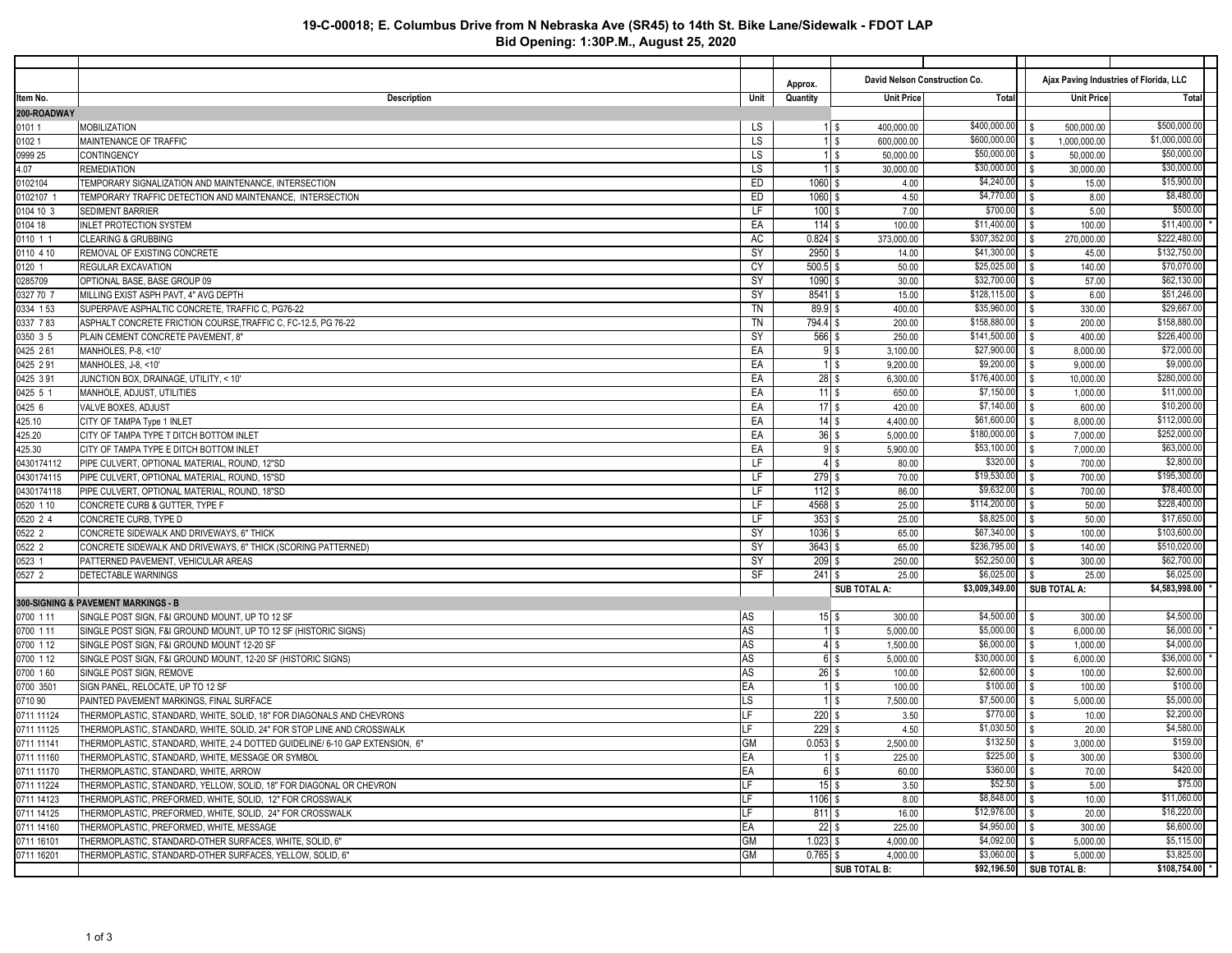## **19-C-00018; E. Columbus Drive from N Nebraska Ave (SR45) to 14th St. Bike Lane/Sidewalk - FDOT LAP Bid Opening: 1:30P.M., August 25, 2020**

|                          |                                                                                                                    |                 | Approx.             | David Nelson Construction Co. |                            | Ajax Paving Industries of Florida, LLC     |                            |
|--------------------------|--------------------------------------------------------------------------------------------------------------------|-----------------|---------------------|-------------------------------|----------------------------|--------------------------------------------|----------------------------|
| ltem No.                 | <b>Description</b>                                                                                                 | Unit            | Quantity            | <b>Unit Price</b>             | Total                      | <b>Unit Price</b>                          | Total                      |
| 500-SIGNALIZATION - C    |                                                                                                                    |                 |                     |                               |                            |                                            |                            |
| 0630 2 11                | CONDUIT, FURNISH & INSTALL, OPEN TRENCH                                                                            | ILF             | $200$ \$            | 20.00                         | \$4,000.00                 | S<br>10.00                                 | \$2,000.00                 |
| 0630 2 12                | CONDUIT, FURNISH & INSTALL, DIRECTIONAL BORE                                                                       | LF              | $525$ \$            | 40.00                         | \$21,000.00                | 30.00                                      | \$15,750.00<br>\$10,000.00 |
| 0632 7 1                 | SIGNAL CABLE- NEW OR RECONSTRUCTED INTERSECTION, FURNISH & INSTALL                                                 | PI<br><b>PI</b> |                     | $2$ $\sqrt{s}$<br>12,000.00   | \$24,000.00<br>\$2,000.00  | S<br>5,000.00<br>l S                       | \$2,000.00                 |
| 0632 7 6                 | SIGNAL CABLE, REMOVE- INTERSECTION                                                                                 | LF              | $150$ \$            | $1$ \$<br>2,000.00            | \$1,050.00                 | 2,000.00                                   | \$600.00                   |
| 0633 1121                | FIBER OPTIC CABLE, F&I, UNDERGROUND, 2-12 FIBERS                                                                   | EA              | $12 \,$ \$          | 7.00                          | \$4,200.00                 | S<br>4.00<br>l S                           | \$1,200.00                 |
| 0633 2 32<br>0633 4 1    | FIBER OPTIC CONNECTION, INSTALL, TERMINATION<br>SIGNALS COMMUNICATION CABLE- TWISTED PAIR CABLE, FURNISH & INSTALL | LF              | $50$ \$             | 350.00<br>60.00               | \$3,000.00                 | 100.00<br>S<br>6.00                        | \$300.00                   |
| 0633 4 6                 | SIGNALS COMMUNICATION CABLE- TWISTED PAIR CABLE. REMOVE                                                            | ILF             | $30$ \$             | 45.00                         | \$1,350.00                 | 4.00<br>S                                  | \$120.00                   |
| 0635 2 11                | PULL & SPLICE BOX, F&I, 13" x 24" COVER SIZE                                                                       | EA              | $28$ \$             | 850.00                        | \$23,800.00                | 900.00<br>l S                              | \$25,200.00                |
| 0635 2 12                | PULL & SPLICE BOX, F&I, 24" X 36" COVER SIZE                                                                       | EA              |                     | $1$ \$<br>1,250.00            | \$1,250.00                 | l S<br>2,000.00                            | \$2,000.00                 |
| 0639 1122                | ELECTRICAL POWER SERVICE, F&I, UNDERGROUND, METER PURCHASED BY CONTRACTOR                                          | AS              |                     | $1$ \$<br>4,750.00            | \$4,750.00                 | l S<br>4,000.00                            | \$4,000.00                 |
| 0639 1610                | ELECTRICAL POWER SERVICE, REMOVE OVERHEAD                                                                          | AS              |                     | $1$ \$<br>750.00              | \$750.00                   | l S<br>500.00                              | \$500.00                   |
| 0639 2 1                 | ELECTRICAL SERVICE WIRE, FURNISH & INSTALL                                                                         | <b>ILF</b>      | $105$ \$            | 2.50                          | \$262.50                   | 9.00<br>l \$                               | \$945.00                   |
| 0639 3 11                | ELECTRICAL SERVICE DISCONNECT, F&I, POLE MOUNT                                                                     | EA              |                     | $1$ \$<br>750.00              | \$750.00                   | l S<br>800.00                              | \$800.00                   |
| 0641 2 11                | PRESTRESSED CONCRETE POLE, F&I, TYPE P-II PEDESTAL                                                                 | EA              |                     | $2$ \$<br>1,500.00            | \$3,000.00                 | S<br>2,000.00                              | \$4,000.00                 |
| 0641 2 12                | PRESTRESSED CONCRETE POLE, F&I, TYPE P-II SERVICE POLE                                                             | EA              |                     | $1$ \$<br>2,800.00            | \$2,800.00                 | $\sqrt{S}$<br>2,000.00                     | \$2,000.00                 |
| 0641 270                 | PRESTRESSED CONCRETE POLE, SHALLOW POLE REMOVAL- POLE 30' AND GREATER                                              | EA              |                     | 2 <sub>5</sub><br>4,300.00    | \$8,600.00                 | l \$<br>7,000.00                           | \$14,000.00                |
| 0646 111                 | ALUMINUM SIGNALS POLE, PEDESTAL                                                                                    | EA              | $15$ \$             | 1,400.00                      | \$21,000.00                | $\sqrt{3}$<br>2,000.00                     | \$30,000.00                |
| 0646 160                 | ALUMINUM SIGNALS POLE, REMOVE                                                                                      | EA              | 5 <sup>5</sup>      | 360.00                        | \$1,800.00                 | 1S<br>200.00                               | \$1,000.00                 |
| 0649 21 12               | STEEL MAST ARM ASSEMBLY. FURNISH AND INSTALL. DOUBLE ARM 60'-40'                                                   | <b>EA</b>       |                     | $2$ \$<br>65,000.00           | \$130,000.00               | $\sqrt{3}$<br>80,000.00                    | \$160,000.00               |
| 0650 1 14                | VEHICULAR TRAFFIC SIGNAL, FURNISH & INSTALL ALUMINUM. 3 SECTION, 1 WAY                                             | AS              |                     | 8\$<br>1,100.00               | \$8,800.00                 | S<br>900.00                                | \$7,200.00                 |
| 0650 1 16                | VEHICULAR TRAFFIC SIGNAL, FURNISH & INSTALL ALUMINUM, 4 SECTION, 1 WAY                                             | AS              |                     | $4 \text{ }$ \$<br>1,200.00   | \$4,800.00                 | $\sqrt{3}$<br>1,000.00                     | \$4,000.00                 |
| 0650 2102                | VEHICULAR SIGNAL AUXILIARIES, REPAIR/REPLACE/RETROFIT- FURNISH & INSTALL, BACKPLATE- BLACK WITH REFLECT BORDER     | EA              |                     | 7 <sup>°</sup><br>450.00      | \$3,150.00                 | S<br>500.00                                | \$3,500.00                 |
| 0653 111                 | PEDESTRIAN SIGNAL, FURNISH & INSTALL LED COUNTDOWN. 1 WAY                                                          | AS              | $12 \,$ \$          | 700.00                        | \$8,400.00                 | l S<br>600.00                              | \$7,200.00                 |
| 0653 1 12                | PEDESTRIAN SIGNAL, FURNISH & INSTALL LED COUNTDOWN. 2 WAYS                                                         | AS              |                     | 3 <sup>5</sup><br>1,300.00    | \$3,900.00                 | S<br>1,000.00                              | \$3,000.00                 |
| 0653 160                 | PEDESTRIAN SIGNAL, REMOVE PED SIGNAL- POLE/PEDESTAL TO REMAIN                                                      | AS              |                     | $4 \text{ }$ \$<br>180.00     | \$720.00                   | l S<br>60.00                               | \$240.00                   |
| 0654 2 22                | RECTANGULAR RAPID FLASHING BEACON, FURNISH & INSTALL- SOLAR POWERED, COMPLETE SIGN ASSEMBLY- BACK TO BACK          | AS              |                     | $6\degree$<br>10,000.00       | \$60,000.00                | S<br>8,000.00                              | \$48,000.00                |
| 0660 1103                | LOOP DETECTOR INDUCTIVE, F&I, TYPE 3                                                                               | EA              |                     | $4 \text{ }$ \$<br>300.00     | \$1,200.00                 | l S<br>200.00                              | \$800.00                   |
| 0660 2101                | LOOP ASSEMBLY- F&I, TYPE A                                                                                         | AS              |                     | $4$ \$<br>1,100.00            | \$4,400.00                 | l \$<br>2,000.00                           | \$8,000.00                 |
| 0660 4 11                | VEHICLE DETECTION SYSTEM- VIDEO, FURNISH & INSTALL CABINET EQUIPMENT                                               | EA              |                     | $1$ \$<br>16,000.00           | \$16,000.00                | $\sqrt{3}$<br>10,000.00                    | \$10,000.00                |
| 0660 4 12                | VEHICLE DETECTION SYSTEM- VIDEO, FURNISH & INSTALL ABOVE GROUND EQUIPMENT                                          | EA              |                     | $4 \text{ }$ \$<br>3,500.00   | \$14,000.00                | S<br>5,000.00                              | \$20,000.00                |
| 0665 112                 | PEDESTRIAN DETECTOR, FURNISH & INSTALL, ACCESSIBLE                                                                 | EA              | 18 \$               | 350.00                        | \$6,300.00                 | -S<br>500.00                               | \$9,000.00                 |
| 0665 160                 | PEDESTRIAN DETECTOR, REMOVE- POLE/PEDESTAL TO REMAIN                                                               | EA              |                     | $5$ \$<br>125.00              | \$625.00                   | S<br>50.00                                 | \$250.00                   |
| 0670 5110                | TRAFFIC CONTROLLER ASSEMBLY, F&I, NEMA                                                                             | AS              |                     | $2$ \$<br>35,000.00           | \$70,000.00                | l S<br>40,000.00                           | \$80,000.00                |
| 0670 5600                | TRAFFIC CONTROLLER ASSEMBLY, REMOVE CONTROLLER WITH CABINET                                                        | AS              |                     | $2$ \$<br>1,700.00            | \$3,400.00                 | S<br>1,000.00                              | \$2,000.00                 |
| 0685 113                 | UNINTERRUPTIBLE POWER SUPPLY, FURNISH AND INSTALL, LINE INTERACTIVE WITH CABINET                                   | EA              |                     | $2$ \$<br>8,000.00            | \$16,000.00                | l \$<br>10,000.00                          | \$20,000.00                |
| 0700 3201                | SIGN PANEL, FURNISH & INSTALL OVERHEAD MOUNT, UP TO 12 SF                                                          | EA              |                     | $4 \text{ }$ \$<br>750.00     | \$3,000.00                 | S<br>1,000.00                              | \$4,000.00                 |
| 0700 5 22                | INTERNALLY ILLUMINATED SIGN, FURNISH & INSTALL, OVERHEAD MOUNT, 12-18 SF                                           | EA              |                     | 8 \$<br>5,000.00              | \$40,000.00                | -S<br>5,000.00                             | \$40,000.00                |
|                          |                                                                                                                    |                 |                     | SUB TOTAL C:                  | \$524,057.50               | SUB TOTAL C:                               | \$543,605.00               |
|                          | 600-LANDSCAPE & PERIPHERALS - D                                                                                    |                 |                     |                               |                            |                                            |                            |
| 526-1.2                  | RECYCLED BRICK BLOCK-PAVERS                                                                                        | <b>SF</b><br>EA | $810$ \$<br>$13$ \$ | 25.00                         | \$20,250.00<br>\$15,600.00 | 100.00<br>∣\$                              | \$81,000.00<br>\$26,000.00 |
| 580-2.1.1<br>580-2.1.1.1 | BALD CYPRESS 26' HT 10' SPREAD - INSTALL ONLY<br>BALD CYPRESS 26' HT 10' SPREAD *FURNISH AND INSTALL*              | EA              | $13$ \$             | 1,200.00<br>6,000.00          | \$78,000.00                | $\sqrt{3}$<br>2,000.00<br>l \$<br>5,000.00 | \$65,000.00                |
| 580-2.1.2                | CHINESE FAN PALM-16' CT INSTALL ONLY                                                                               | <b>EA</b>       | 14S                 | 600.00                        | \$8,400.00                 | $\sqrt{3}$<br>1,000.00                     | \$14,000.00                |
| 580-2.1.2.1              | CHINESE FAN PALM-16' CT *FURNISH AND INSTALL*                                                                      | EA              | 14S                 | 1,700.00                      | \$23,800.00                | $\sqrt{S}$<br>2,000.00                     | \$28,000.00                |
| 580-2.1.3                | IXORA 3 GALLON - FURNISH AND INSTALL                                                                               | EA              | $49$ \$             | 175.00                        |                            | 100.00                                     | \$4,900.00                 |
| 0580 2.4                 | <b>PINE BARK MULCH</b>                                                                                             | <b>CY</b>       | $2.4$ \$            | 250.00                        | $$600.00$     \$           | 100.00                                     | \$240.00                   |
| 0580 2.5                 | PREPARED PLANTING SOILS                                                                                            | <b>CY</b>       | $2.8$ \$            | 250.00                        | $$700.00$     \$           | 100.00                                     | \$280.00                   |
| 0580 31                  | <b>STRUCTURED SOILS</b>                                                                                            | <b>CY</b>       | $243$ \$            | 85.00                         |                            | 100.00                                     | \$24,300.00                |
| 0580 32                  | TREE GRATE - NEENAH CAST IRON 72" SQ 16" DIA OPENING (palms)                                                       | <b>ILF</b>      | $14$ \$             | 6,000.00                      | $$84,000.00$ \ \ \$        | 100.00                                     | \$1,400.00                 |
| 0580 33                  | TREE GRATE - NEENAH CAST IRON 72" SQ, 36" DIA OPENING (trees)                                                      | <b>ILF</b>      | $13 \mid$ \$        | 5,500.00                      |                            | 200.00                                     | \$2,600.00                 |
| 0580 34                  | TREE BRACING IN TREE WELL                                                                                          | EA              | $27$ \$             | 800.00                        |                            | 500.00                                     | \$13,500.00                |
| 0580 35                  | FABRIC WRAPPED STONE MATT #57 STONE                                                                                | EA              | $27$ \$             | 600.00                        |                            | 1,000.00                                   | \$27,000.00                |
| 0580 36                  | <b>TREE GRATE FRAME</b>                                                                                            | EA              | $27$ \$             | 1,250.00                      |                            | 500.00                                     | \$13,500.00                |
| 0580 37                  | TREE GUARD TYPE-E, FOR 36" DIA OPENING (trees)                                                                     | EA              | $13 \mid$ \$        | 3,000.00                      |                            | 500.00                                     | \$6,500.00                 |
| 0580 38                  | LUMP SUM -TRUCK WATERING FOR 1 YEAR FROM FINAL ACCEPTANCE                                                          | LS              |                     | $1$ \$<br>15,000.00           |                            | 50,000.00                                  | \$50,000.00                |
|                          |                                                                                                                    |                 |                     | SUB TOTAL D:                  |                            | \$457,630.00   SUB TOTAL D:                | \$358,220.00               |